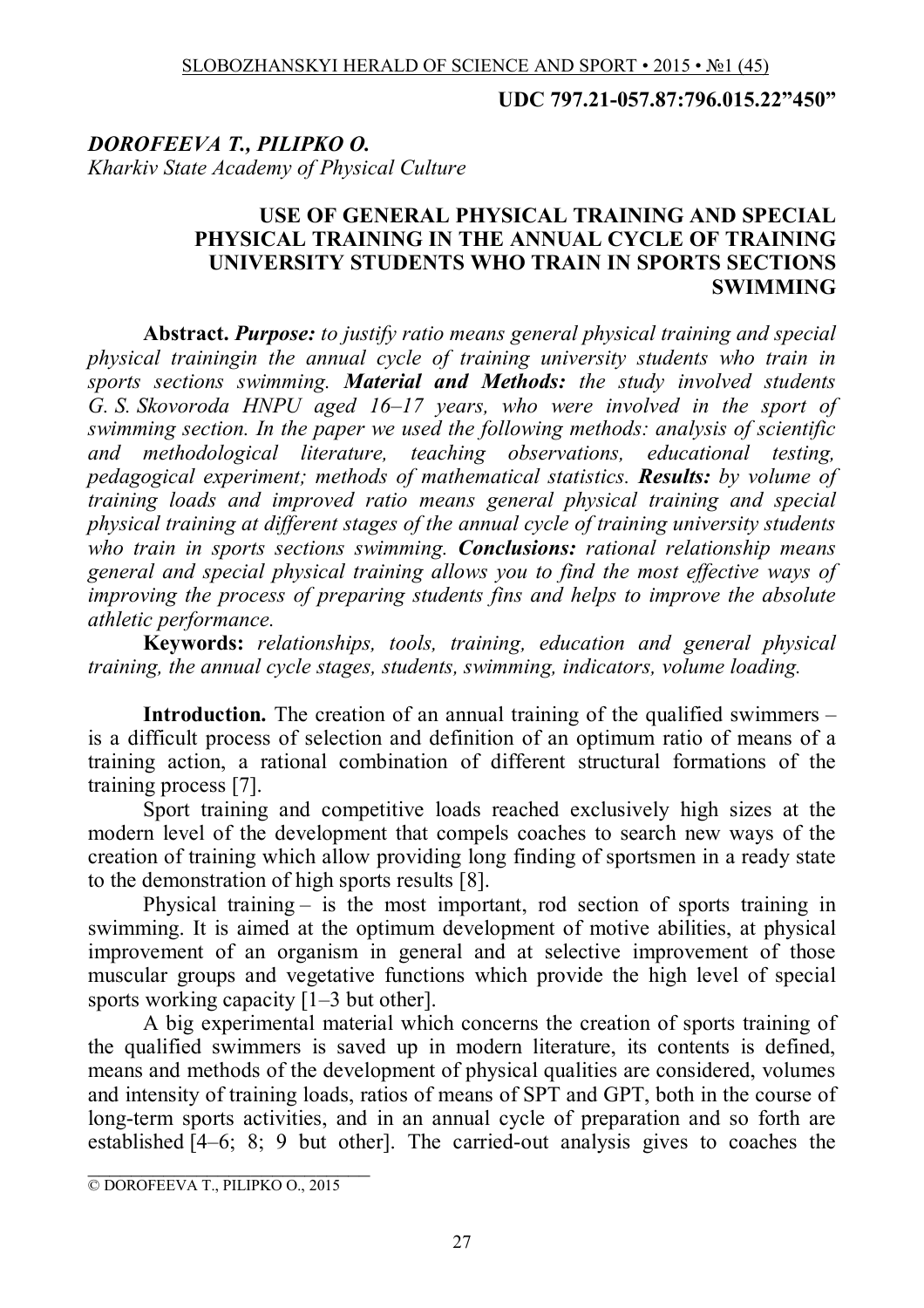effective tool for the creative work and training of perspective swimmers for the highest achievements.

At the same time the consideration of these questions through a prism of student's sport demands a close attention and a scientific justification. In practice automatic transferring of recommendations quite often meets concerning the planning of the training process of the qualified sportsmen on training of students who are engaged in sections of sports swimming, but haven't a high level of sports qualification. In this regard questions are actual that are considered in this article.

**The objective of the research:** to prove a ratio of means of SPT and GPT in an annual cycle of training of students of higher educational institutions who train in sections of sports swimming.

**Material and methods of the research.** In the work the following methods of the research were applied: analysis of scientifically methodical literature, pedagogical supervision, pedagogical testing, pedagogical experiment, methods of mathematical statistics.

18 students of H. S. Skovoroda KNPU at the age of 16–17 years old who were engaged in section of sports swimming took part in the research and had sports qualification – ІІ–III categories.

The pedagogical experiment was made along with two experimental and one control groups. The total amount of loading in all three groups was approximately identical, the ratio of general and special training during the different periods of an annual cycle was a miscellaneous.

Tests were held in transitional, competitive, generally-preparatory and specially-preparatory stages of the preparatory period of an annual cycle.

Sportsmen were healthy and allowed by a doctor, who took part in the pedagogical research.

**Results of the research and their discussion.** Planning of volumes of loading in the I experimental group was aimed at the development of general and power endurance in the preparatory period. The usage of means and methods of training in the II experimental group put the development of special endurance for the purpose. The control group carried out loading volumes which were provided by the typical program for CYSS.

At the determination of volumes of training loads the equivalence of means of training and the intensity of their performance were considered.

The total amount of loading at sportsmen-swimmers of the I experimental group in the preparatory period (the generally-preparatory stage) made 1226 km: run is 791 km, walking is 136 km, 44 hours were spent for the exercises aimed at the development of power endurance, 92 hours – on the performance of speciallypreparatory exercises, such as swimming in shovels, swimming on a rubber shockabsorber, combined swimming and so forth. The ratio of SPT and GPT made 77% and 23% on the specially- preparatory stage, the competitive and transitional periods of training. The ratio of SPT and GPT made 52%: 48%, 25%: 75% and 27%: 73% respectively.

Swimmers of the II experimental group applied generally the same means and methods of training in the preparatory period (the generally-preparatory stage). The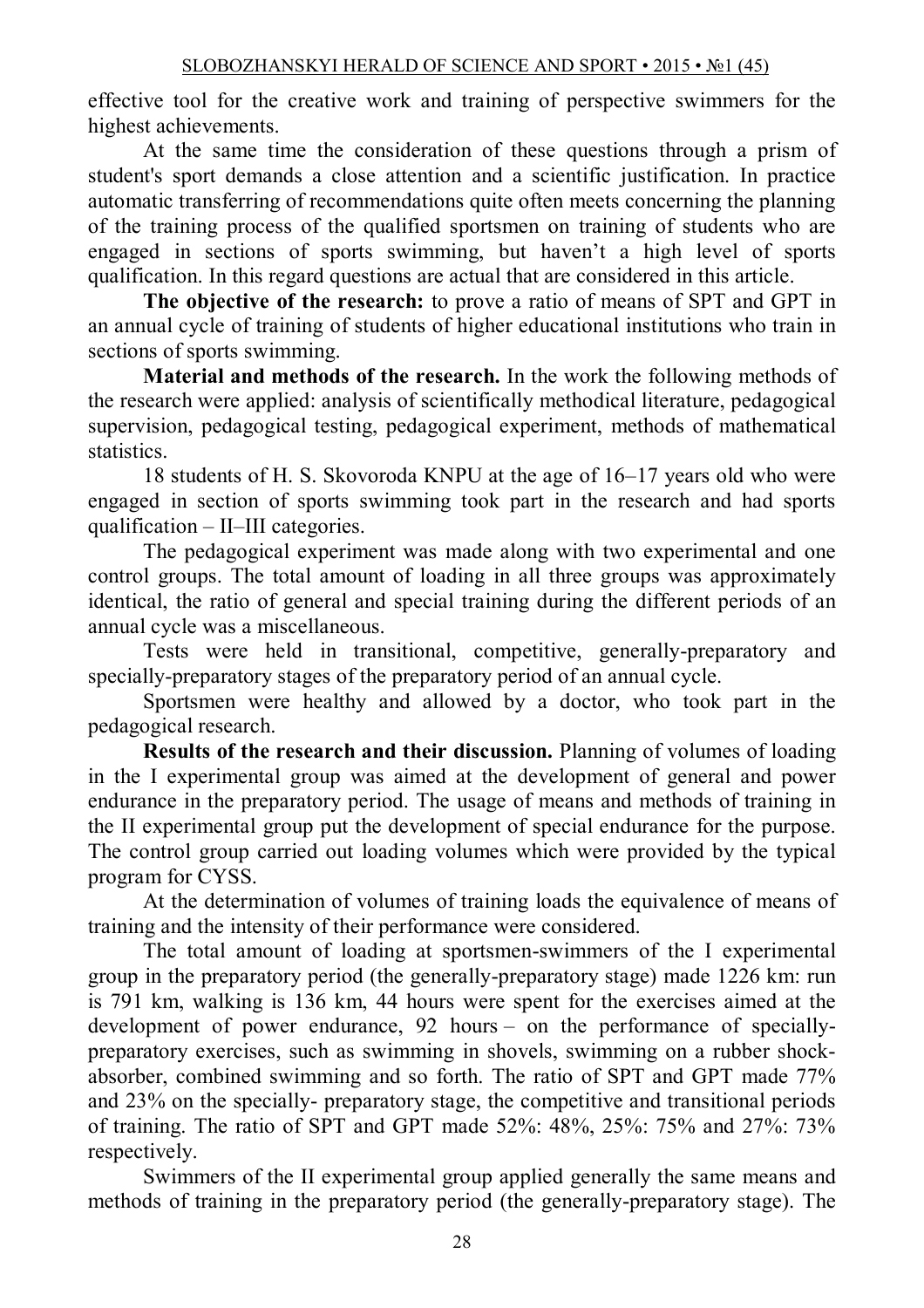### SLOBOZHANSKYI HERALD OF SCIENCE AND SPORT • 2015 • №1 (45)

means of training aimed at the development of special endurance were applied with large volumes, than in the I group, at the identical number of training classes. The total amount of loading made 1251 km: running work is 640 km; walking is 144 km; the specially-preparatory exercises were carried out within 89 hours. The ratio of SPT and GPT at the stage made 67% to 33%. The competitive and transitional periods of training these indicators made 43%: 57%, 20%: 80% and 25%: 75% respectively on the specially-preparatory stage.

The total amount of loading at swimmers of the control group at the generallypreparatory stage of the preparatory period of training equaled 1198 km. Volumes of running training made 839 km, walking is136 km, sportsmen were involved in the specially preparatory exercises within 82 hours. In general 82% are spent on GPT, and for SPT are 18%. The ratio of SPT and GPT was leveled 52%: 48%, 25%: 75% and 27%: 73% respectively on the specially-preparatory stage, the competitive and transitional periods of preparation.

Overall performance which was carried out, it checked by means of pedagogical tests which in turn characterized all parties of preparation. Results of testing of sportsmen of different groups presented in the tab after the end of the specially-preparatory stage of the preparatory period.

It should be noted that sportsmen of the ІІ experimental group unlike the experimental and the control groups had the highest indicators with emphasis on special physical training.

The previous heat on a distance of 400 meters (tab.) was the check of the efficiency of use of a different ratio of SPT and GPT in the preparatory period. The total result of overcoming of the chosen distance in the II group equaled 1886 s that was respectively better on 13 s and 23 s, than swimmers of the I and the III groups have.

In the competitive period results in swimming at a distance of 400 meters improved in the I experimental group on 7 s, in the II experimental group on 11 s, in the control – on 4 s.

The functionality grew at all sportsmen for an annual cycle of training, but in a bigger measure at swimmers of the ІІ experimental group because they found more time for special physical preparation.

The carried out correlation analysis between indicators of the level of the development of physical qualities and results of total competitions of a season allowed to receive the following results.

The following indicators have the greatest interrelation with results of total competitions in the transitional and generally-preparatory stage of the preparatory period at sportsmen: power endurance (exercise machine of Huettel-Martens r=0,72; 0,74), special endurance (swimming in shovels r=0,69; 0,74) and high-speed and power endurance (swimming on a rubber shock-absorber r=0,74; 0,74).

The essential influence provides on specially-preparatory training stage on results of a control heat at a distance of 400 meters: the development of special endurance (swimming in shovels  $r=0.66$ ; 0,77), high-speed and power endurance (swimming on a rubber shock-absorber  $r=0.69$ ; 0,76), power endurance (exercise machine of Huettel-Martens r=0,72; 0,77).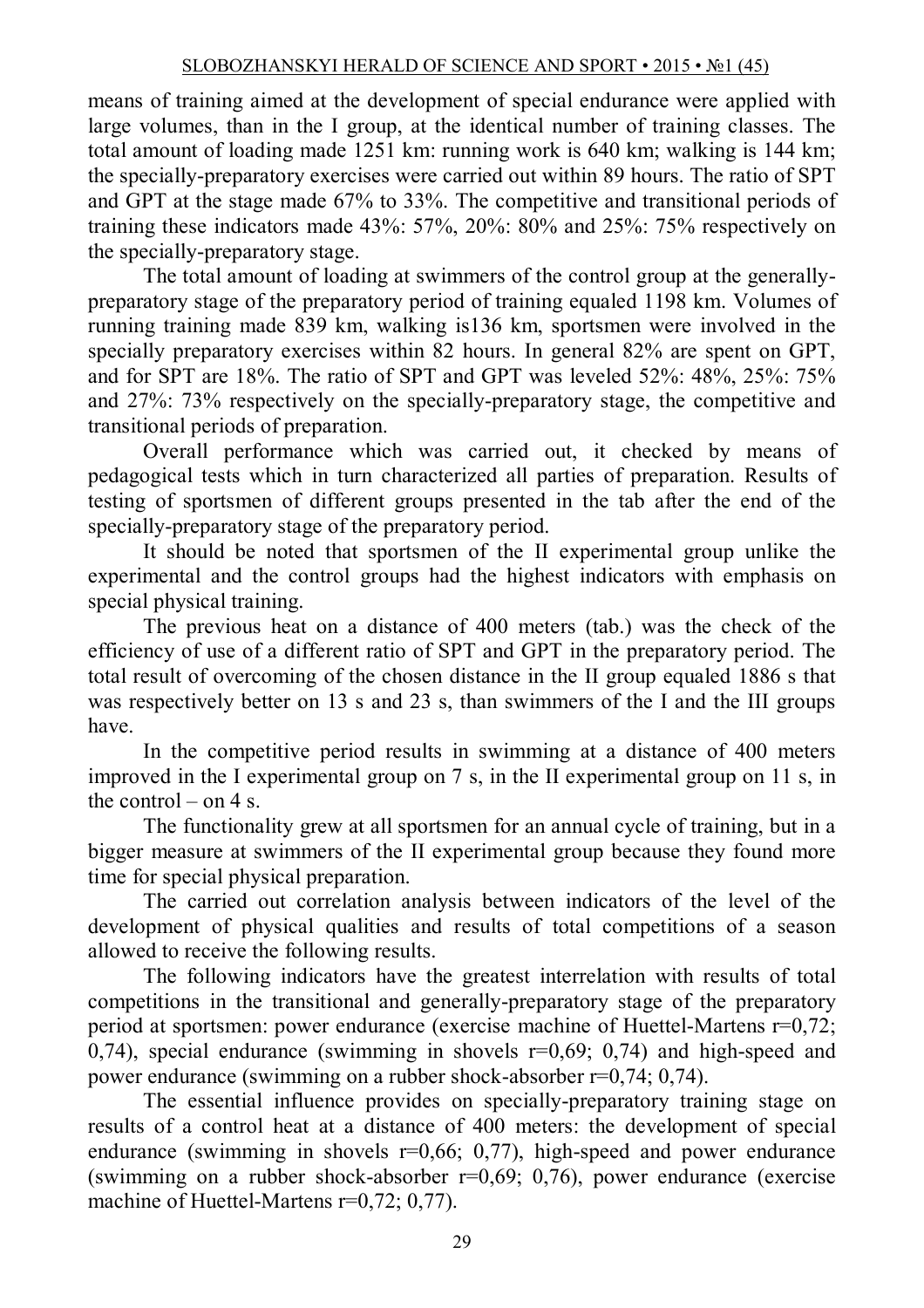SLOBOZHANSKYI HERALD OF SCIENCE AND SPORT · 2015 · No1 (45)<br>Results of testing of the level of the development of physical qualities at swimmers at different ratio of SPT and **GPT** (specially-preparatory stage)

| N <sub>2</sub> | Surname,<br>name | Group                                    | <b>SPT/GPT</b><br>Ratio of | cross-piece (times)<br>a<br>Pulling up on | S<br>extension of hand<br>in lying position<br>and<br>(times)<br>Bending | a trunk<br>back<br>and<br>(times)<br>lying on a<br>Bending<br>extension of | a place<br>Jump from<br>$\binom{sm}{s}$ | $\odot$<br>Run of 100 m | Exercise machine<br>Martens"(times)<br>'Huettel | m(s)<br>Swimming in<br>100<br>shovels | (times/1<br>a<br>rubber shock-<br>$\overline{\phantom{0}}$<br>Swimming<br>min)<br>absorber | Swimming of $400$ m<br>$\left(\text{combin},\text{}(s)\right)$ |
|----------------|------------------|------------------------------------------|----------------------------|-------------------------------------------|--------------------------------------------------------------------------|----------------------------------------------------------------------------|-----------------------------------------|-------------------------|-------------------------------------------------|---------------------------------------|--------------------------------------------------------------------------------------------|----------------------------------------------------------------|
|                | K-yev M.         | experimental<br>$\overline{\phantom{0}}$ | 52/48                      | 13                                        | 52                                                                       | 54                                                                         | 192                                     | 15,4                    | 56                                              | 80                                    | 53                                                                                         | 312                                                            |
| $\overline{2}$ | M-a O.           |                                          |                            | 14                                        | 48                                                                       | 52                                                                         | 193                                     | 16,1                    | 53                                              | 83                                    | 55                                                                                         | 317                                                            |
| 3              | S-yev V.         |                                          |                            | 15                                        | 47                                                                       | 47                                                                         | 195                                     | 15,8                    | 55                                              | 81                                    | 51                                                                                         | 315                                                            |
| $\overline{4}$ | L-ko V.          |                                          |                            | 14                                        | 55                                                                       | 49                                                                         | 188                                     | 16,6                    | 54                                              | 83                                    | 52                                                                                         | 315                                                            |
| 5              | Z-ko A.          |                                          |                            | 13                                        | 52                                                                       | 53                                                                         | 183                                     | 16,8                    | 52                                              | 81                                    | 52                                                                                         | 318                                                            |
| 6              | K-iy A.          |                                          |                            | 15                                        | 50                                                                       | 44                                                                         | 185                                     | 15,6                    | 52                                              | 85                                    | 54                                                                                         | 322                                                            |
|                | Kh-in S.         | experimental<br>$\Box$                   | 43/57                      | 15                                        | 47                                                                       | 51                                                                         | 190                                     | 15,6                    | 58                                              | 83                                    | 57                                                                                         | 311                                                            |
| $\overline{2}$ | D-ko D.          |                                          |                            | 14                                        | 52                                                                       | 47                                                                         | 185                                     | 16,1                    | 56                                              | 81                                    | 58                                                                                         | 309                                                            |
| $\overline{3}$ | P-ov A.          |                                          |                            | 13                                        | 46                                                                       | 47                                                                         | 188                                     | 16,8                    | 55                                              | 84                                    | 57                                                                                         | 313                                                            |
| 4              | M-a S.           |                                          |                            | 15                                        | 51                                                                       | 53                                                                         | 195                                     | 16,3                    | 53                                              | 87                                    | 55                                                                                         | 322                                                            |
| 5              | I-ov V.          |                                          |                            | 16                                        | 52                                                                       | 48                                                                         | 188                                     | 15,8                    | 56                                              | 84                                    | 54                                                                                         | 318                                                            |
| 6              | K-ov R.          |                                          |                            | 13                                        | $\overline{57}$                                                          | 48                                                                         | 183                                     | 15,9                    | 57                                              | 85                                    | 55                                                                                         | 313                                                            |
|                | A-yan V.         | III control                              | 61/39                      | 15                                        | $\overline{50}$                                                          | 53                                                                         | 194                                     | 15,6                    | 56                                              | 81                                    | 51                                                                                         | 314                                                            |
| $\overline{2}$ | V-vk P.          |                                          |                            | 14                                        | 54                                                                       | 46                                                                         | 195                                     | 16,1                    | 53                                              | 80                                    | 50                                                                                         | 315                                                            |
| $\overline{3}$ | V-ov D.          |                                          |                            | 13                                        | 53                                                                       | 45                                                                         | 183                                     | 16,2                    | 51                                              | 83                                    | 51                                                                                         | 314                                                            |
| 4              | Ye-ov Yu.        |                                          |                            | 14                                        | 44                                                                       | 46                                                                         | 182                                     | 15,4                    | 51                                              | 85                                    | 53                                                                                         | 324                                                            |
| 5              | K-ko A.          |                                          |                            | 13                                        | 49                                                                       | 56                                                                         | 175                                     | 16,1                    | 54                                              | 79                                    | 50                                                                                         | 318                                                            |
| 6              | K-uk A.          |                                          |                            | 16                                        | 52                                                                       | 53                                                                         | 171                                     | 16,1                    | 52                                              | 84                                    | 53                                                                                         | 324                                                            |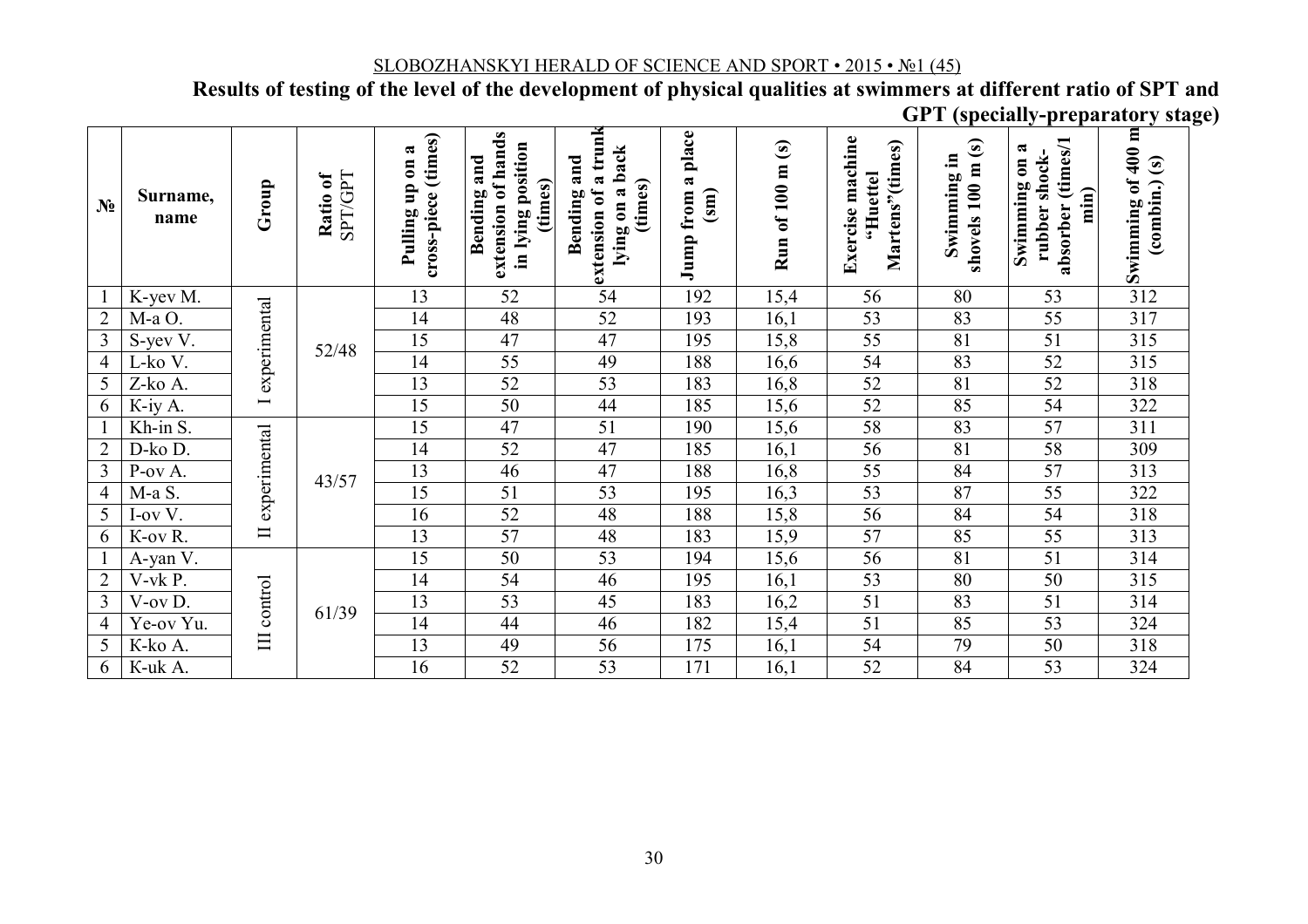Training is stored the same tendency of influence of the development of physical qualities and functional systems on results of a control heat at a distance of 400 meters in the competitive period by free style.

As a result the found positive interrelation between results of a control heat on 400 meters by free style with such indicators, as: exercise machine of Huettel-Martens; swimming on a rubber shock-absorber; swimming in shovels and the combined swimming of 400 meters. And the improvement of sports results is connected with the growth of functional indicators of the sportsman. Than the sports result is higher, the stronger communication with data of functional preparation.

Thus, despite of the total amounts of the executed loading, and also volumes of high-speed work in cyclic means in all groups were approximately identical, a divergence in the ratio SPT and GPT led to notable shifts of a large number of indicators, including also sports results.

**Conclusions.** The rational ratio of means of the general and special physical training allows finding ways of the most effective improvement of the process of training of students-swimmers.

The ratio of means of the general and special physical preparation in an annual cycle of training which makes is the most effective for improvement of absolute sports results of students who are engaged in sections of sports swimming: in the transition period –  $25\%$  and  $75\%$ ; in generally-preparatory stage of the preparatory period –  $67\%$  and  $33\%$ ; on the specially-preparatory stage –  $43\%$  and  $57\%$ , in the competitive period – 20% and 80%.

Authentically high communication of physical working capacity with results of total competitions of a season is found. So, in the transition period and generallypreparatory stage of preparation indicators of special and high-speed and power endurance have the greatest interrelation with results of total competitions. The essential influence provides the development of special, high-speed and power and power endurance on the specially-preparatory stage of preparation and in the competitive period of training.

Optimum volumes of training loads at stages of annual training in hours are certain: in the transition period – 152 hours; in generally-preparatory and speciallypreparatory stages of the preparatory period – 161 hours and 108 hours respectively, in the competitive period – 129 hours. In total in a year – are 550 hours. The use of noted volumes promotes the increase of sports results of students-swimmers.

**The prospect of the subsequent researches** in this direction consists in the development of programs of trainings depending on the level of functional development of students who are engaged in sections of sports swimming.

## **References:**

1. Vaytsekhovskiy S. M. Fizicheskaya podgotovka plovtsa [Physical fitness swimmer], Moscow, 1976, 142 p. (rus)

2. Verkhoshanskiy Yu. V. Osnovy spetsialnoy fizicheskoy podgotovki sportsmenov [Fundamentals of special physical preparation of athletes], Moscow, 1988, 331 p. (rus)

3. Matveyev L. P. Osnovy sportivnoy trenirovki [Fundamentals of sports training], Moscow, 1977, 278 p. (rus)

4. Platonov V. N., Vaytsekhovskiy S. M. Trenirovka plovtsov vysokogo klassa [Training